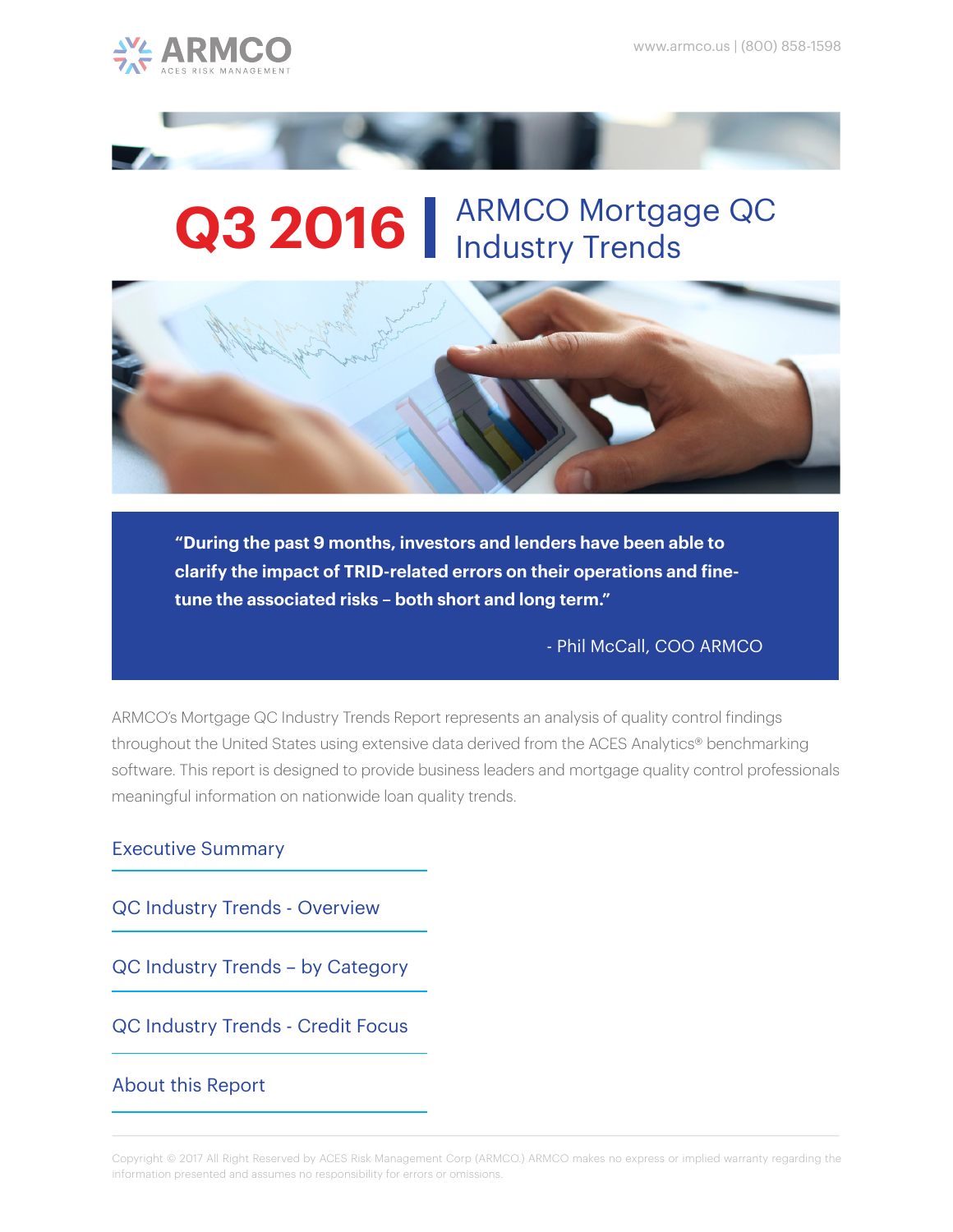

#### **Executive Summary**

This report presents industry trends in mortgage quality control for the third quarter of 2016 based on analysis of loan files and defects captured in the ACES Analytics benchmarking system. The ACES Analytics benchmarking dataset includes post-closing quality control data from over 60 lenders, comprising more than 65,000 unique loans. Defects are categorized using the Fannie Mae loan defect taxonomy. An analysis of top-ranking defect categories for 2016 shows that Legal/Regulatory/ Compliance and Loan Package Documentation continue to be the leading defect categories.

#### **Report highlights include:**

- $\blacksquare$  The benchmark Critical Defect Rate drops to 1.27%, supporting a downward trend after reaching a high of 1.92% in Q1 of 2016.
- Overall defects associated with the Legal/Regulatory/Compliance category jump by over 14%. However, the critical defects within the same category drop to a 12- month low, comprising 22.69% of all critical defects. Changes in lender severity ratings are the cause of this decrease.
- Critical defects associated with Income/Employment lead all categories for "Credit Related Defects". The top reported critical defects are all associated with the miscalculation of income.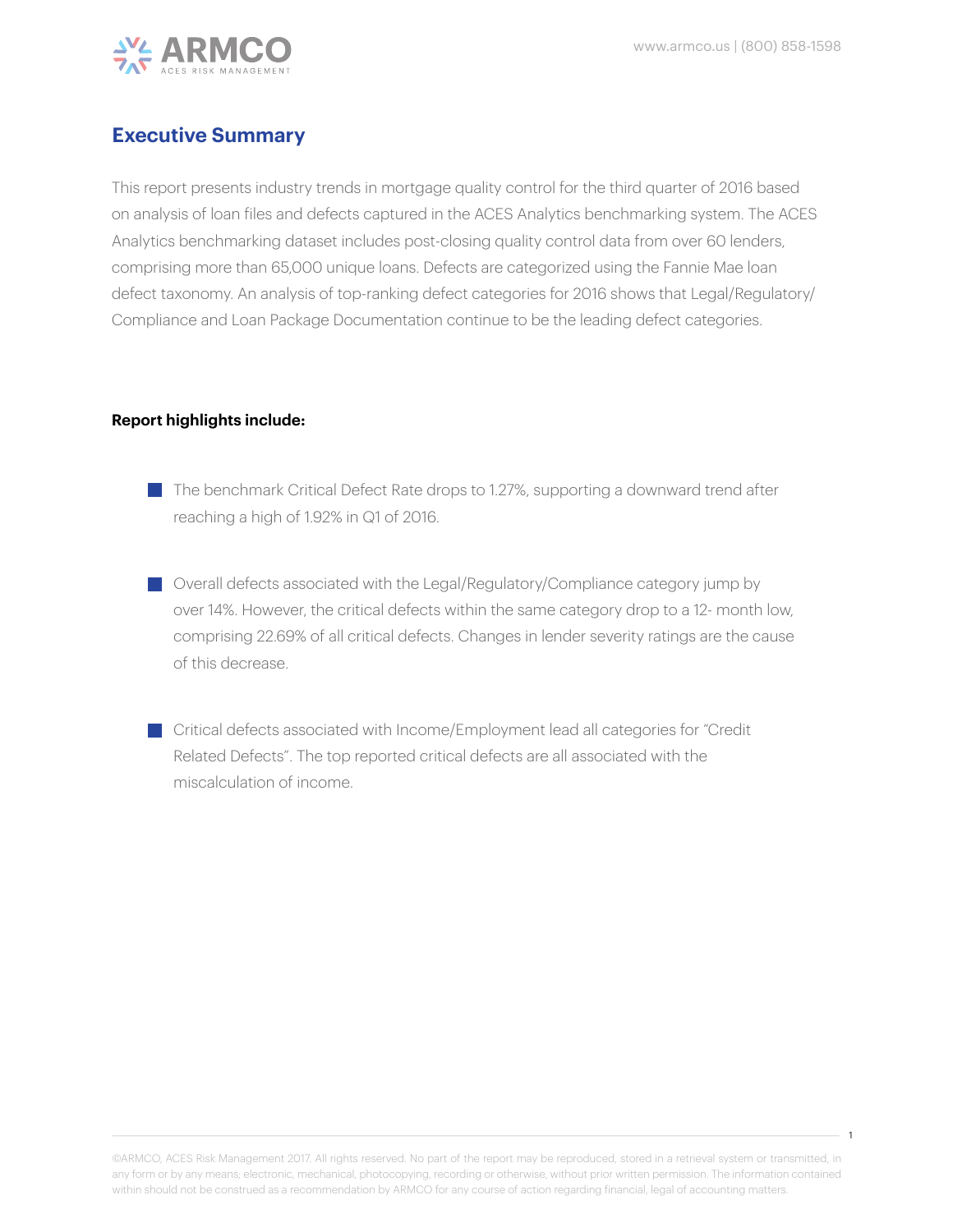

 $\overline{2}$ 



# **QC Industry Trends - Overview**

Figure 1 displays the overall percentage of critical defects reported over the past four quarters. According to the ACES Analytics data, the critical defect rate continues to trend downward, nearing its 12-month low of 1.21% reported in Q4 2015. At 1.27%, the critical defect rate drops by 28.3% in Q3 of 2016, following a 17.8% drop in Q2, providing an overall drop of just over 46% from the high of 1.92% reported in Q1 of 2016.



#### **Critical Defect Rate, Q4 2015 – Q3 2016**

Figure 1: Percentage of all critical defects by quarter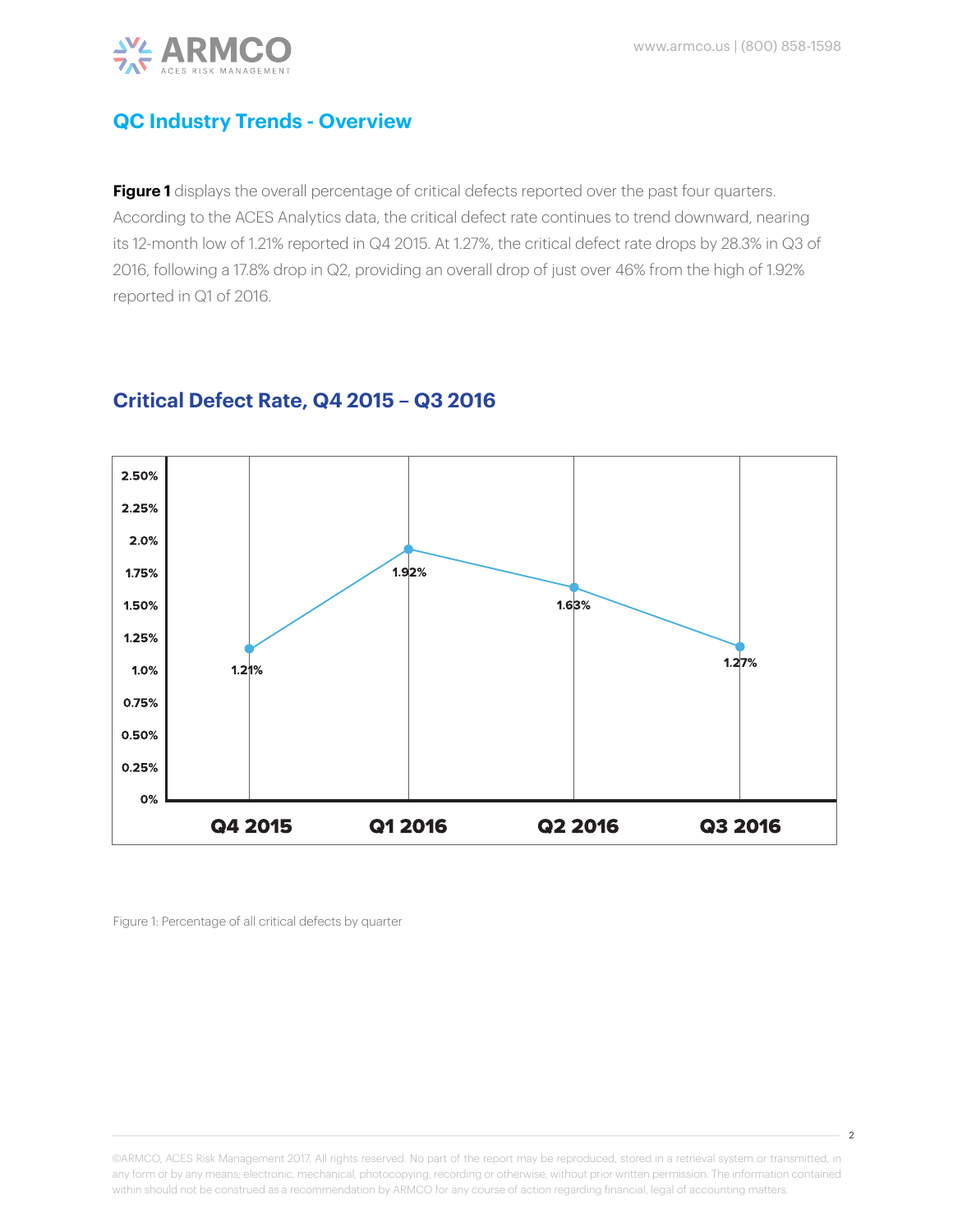

# **QC Industry Trends – By Category**

**Figure 2** shows a breakdown of reported net defects in accordance with Fannie Mae defect categories along with the distribution of defects found in both Q2 and Q3 of 2016. Legal/Regulatory/Compliance and Loan Package Documentation continue to be the top two defect categories among all loan defects recorded. Moreover, a noticeable jump in the proportion of overall defects associated with both of these categories was recorded. This increase initially raised eyebrows: Q2 data had showed a significant drop in the Legal/Regulatory/Compliance defects. Q2 data, along with input from participating lenders, had indicated that lenders were identifying their TRID-related Legal/Compliance errors and implementing corrective actions that were leading to positive results. Hence, the increase in Legal/Compliance and Loan Package Documentation defects seen in Q3 initially appeared to be a reversal of this trend and was surprising. It prompted us to dive deeper into the analytics to get a better understanding of the increases observed in Legal/Regulatory/Compliance and Loan Package Documentation defects in Q3.

Loan Package Documentation, the second highest defect category making up 32.5% of all reported defects in Q3, continues to be a recurring problem within the loan origination manufacturing process. This defect category has been openly noted as a problem throughout the industry, with efforts to improve varying quarter to quarter. As the second largest contributor of overall defects, the fact that most all the Loan Package Documentation defects are curable and these defects very rarely end up causing a loan to be ineligible for sale, many times reduces the emphasis for corrective action planning.

With regard to the highest reported defect category, Legal/Regulatory/Compliance, what we found in the Q3 data was an interesting phenomenon: Through Q4 of 2015 and the first two quarters of 2016, there was a direct correlation between the overall benchmark critical defect rate and reported Legal/ Regulatory/Compliance (TRID specific) defects. However, in Q3 we noted the following deviation: Reported defects for Legal/Regulatory/Compliance started moving in the **opposite** direction of the benchmark critical defect rate. Specifically, Legal/Regulatory/Compliance overall reported defects in Q3 **increased** by just over 14% from the Q2 reported defects; whereas for the same time period, critical defects within the same category **decreased** by almost 18%.

What prompted this divergence? Our analysis shows this was prompted by changes in the way lenders are measuring **severity (i.e. criticality)** for these categories of defects. In other words, it's not that the number of TRID-related defects had fallen – it's that lenders are refining their understanding of the operational and financial impact that these defects are having on their business and recategorizing many errors from "critical" to "low" or "moderate." As a result, the overall **critical** defect rate continued to fall in Q3 even as the errors themselves increased.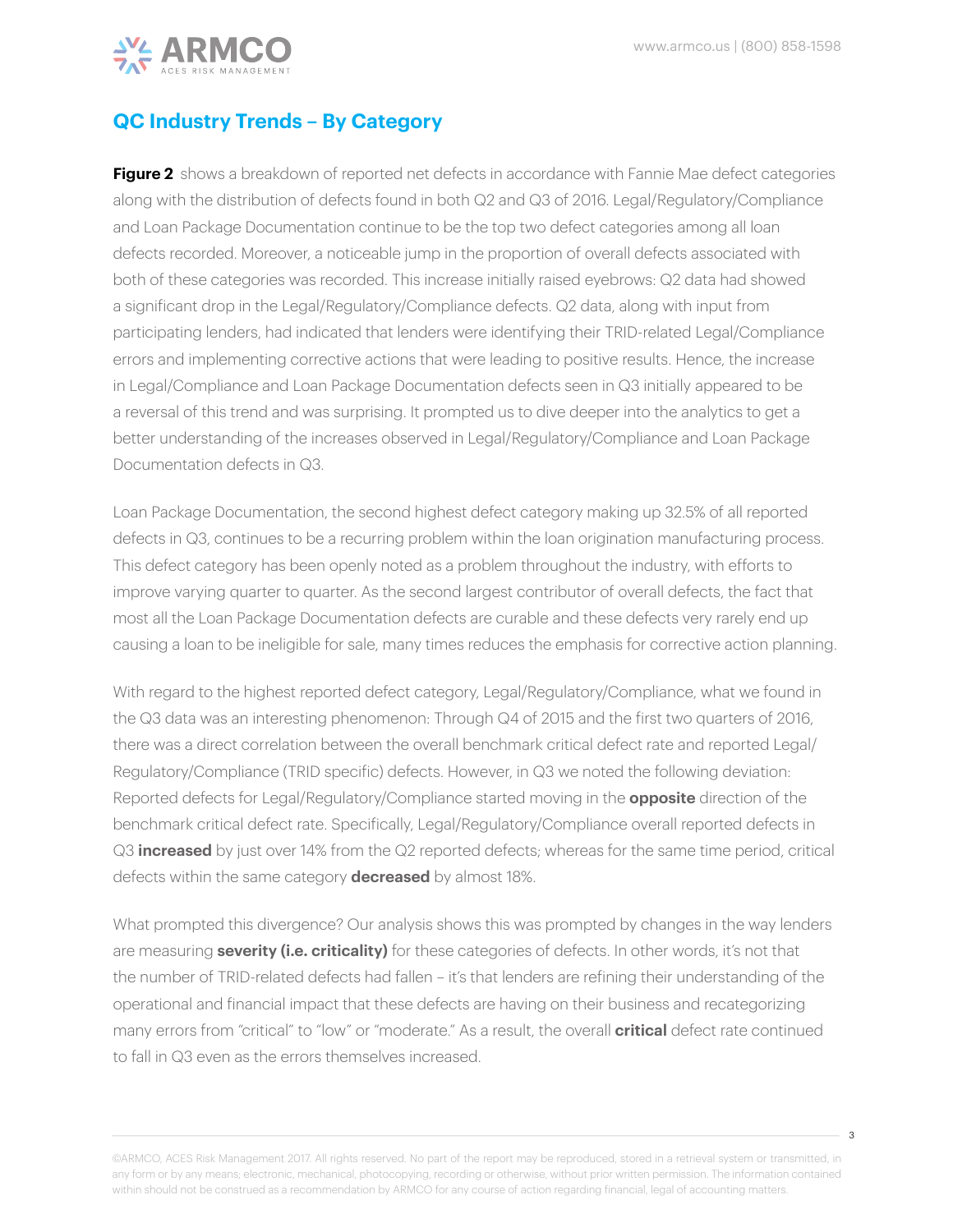



# **Defect Rates by Fannie Mae Category, 2016 Q2 vs. Q3**

Figure 2: Breakdown of defects by Fannie Mae categories for Q2 vs. Q3 2016.

**Figure 3** shows the proportion of **Legal/Regulatory/Compliance** defects relative to all **critical defects** found in the most recent four quarters. As can be seen in the chart, the Legal/ Regulatory/Compliance category showed a notable decrease in reported critical defects in Q3, even though as a percentage of **overall** reported defects, this category rose to 38.9%, (a 14.4% increase from Q2 to Q3) and remained the highest reported defect category.

The categorization of the severity level of TRID-related defects in the prior three quarters was very consistent across our lender base. Across our broad span of lenders, methodologies for the identification and reporting of TRID-related defects were fairly similar. As a comparison of overall defects vs. critical defects, quarter to quarter we saw no deviations greater than 2% (I.e., the percentage of overall defects was very much aligned with the percentage of critical defects). However, in our review of Q3 data, we saw changes in lenders' reporting processes. Specifically, the levels of severity assigned to TRID-related defects are being downgraded across the board and also differ from lender to lender. The Q3 data provides deep insight into evolving industry thinking around the relationship between certain defects within the Legal/Regulatory/Compliance category and how they impact the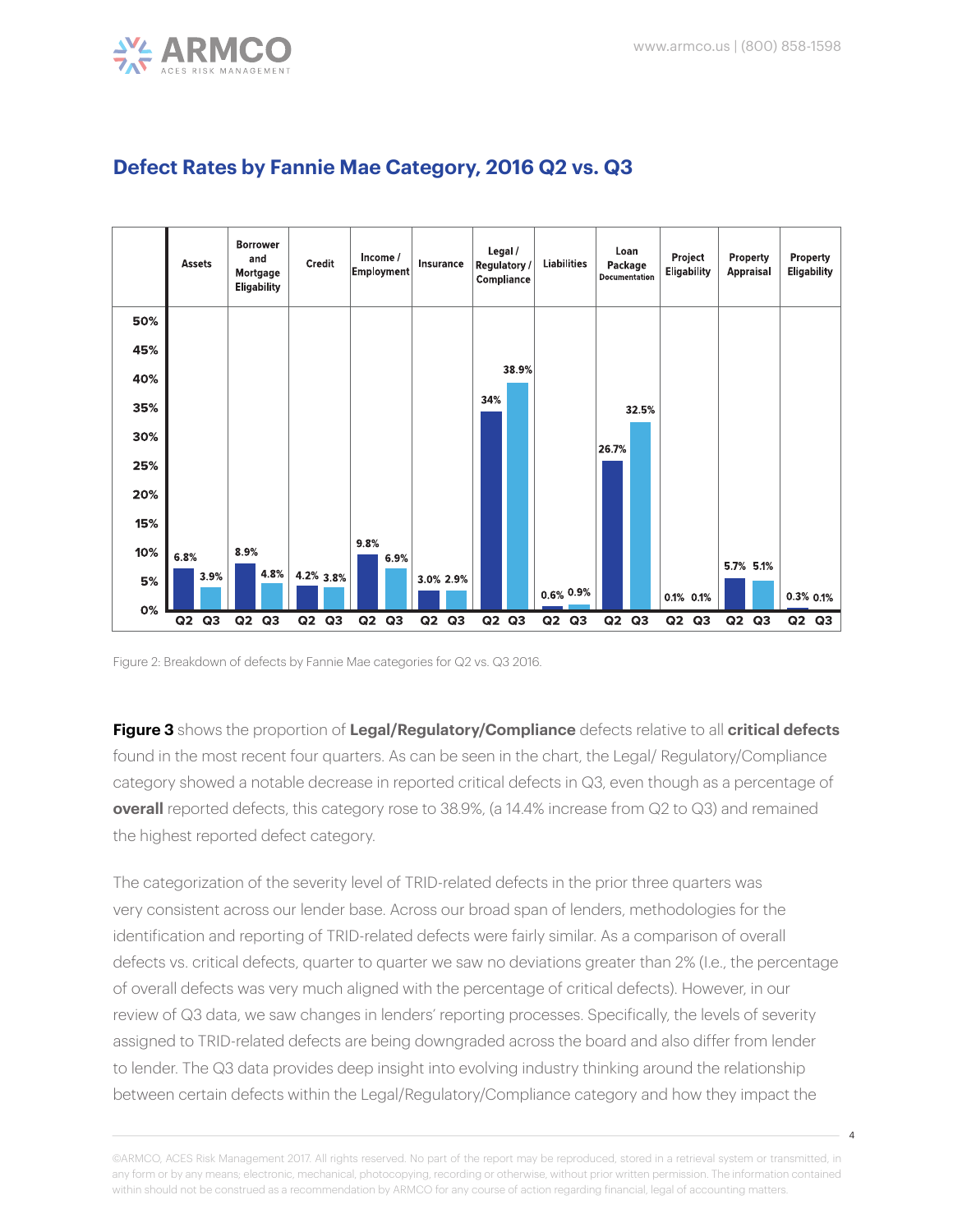

critical defect rate. Lenders are reducing their view of the severity of certain TRID defects, leading to a drop of over 34% in the Legal/Regulatory/Compliance category as a percentage of all critical defects (now representing 22.7% of critical defects – a 12 month low).

Through the early months of 2016, lenders were battling investors on eligibility issues pertaining to the sale of loans that contained TRID related defects. During the past 9 months, investors and lenders have been able to clarify the impact of TRID-related errors on their operations and fine-tune the associated risks – both short and long term. Lenders acted and made the necessary changes to improve their manufacturing processes and from Q1 to Q2 we saw a noticeable reduction in overall defects. In Q3, a greater emphasis was placed on avoiding risks that are associated with critical defects as lenders were more effectively able to truly associate risk (loss) with their reported TRID defects.

In Q3, we see that many TRID errors are still happening within the origination process. However, there are notable drops in the severity levels that are being assigned to these defects by lenders. This reassignment appears to be based more on an organization's review and interpretation of risk. As an example, a defect that was identified earlier in the year that involved a tolerance violation resulted in a borrower refund of \$75. This may have been graded earlier in 2016 as a critical defect and treated the same as a tolerance violation resulting in a refund of \$2,075. After all, both defects involve an error and a refund to the consumer. As marketplace thinking evolves, our data is showing that lenders have established risk levels within their organization to better associate risk levels to the organization's risk tolerance. A tolerance violation of \$75 may now be graded as a moderate risk due to the overall risk it represents at an organization level. On the other hand, a \$2,075 defect would be classified by most lenders as "critical."

The changing perception of risk associated with different types and levels of TRID defects is resulting in the divergence noted above between an increasing level of Legal/Regulatory/Compliance overall defects but a falling level of **critical** defects for the industry **overall** and for this category.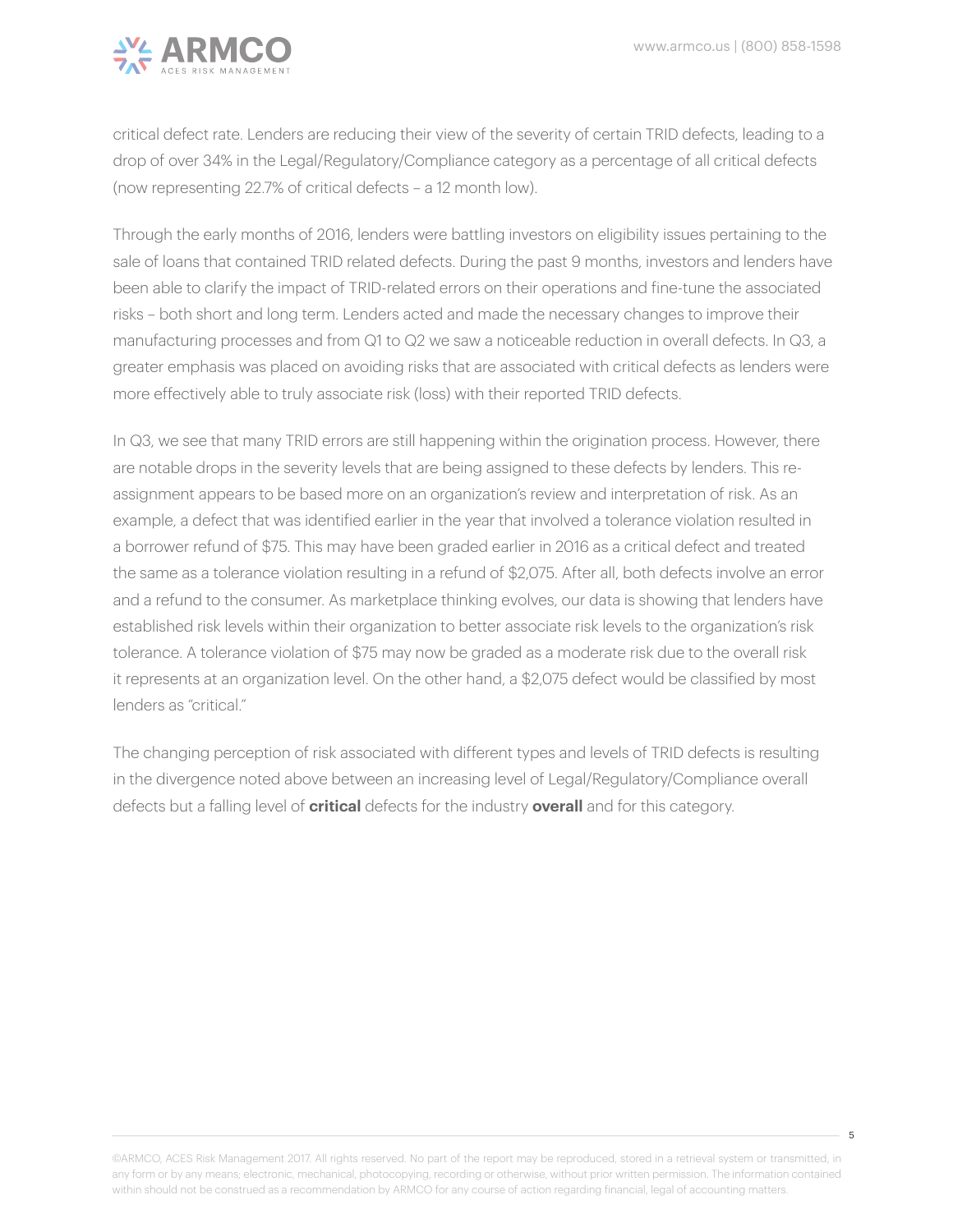



# **Legal/Regulatory/Compliance as a Percentage of the Total Critical Defects, Q4 2015 – Q3 2016**

Figure 3: Legal/Regulatory/Compliance critical defects as % of total critical defects by quarter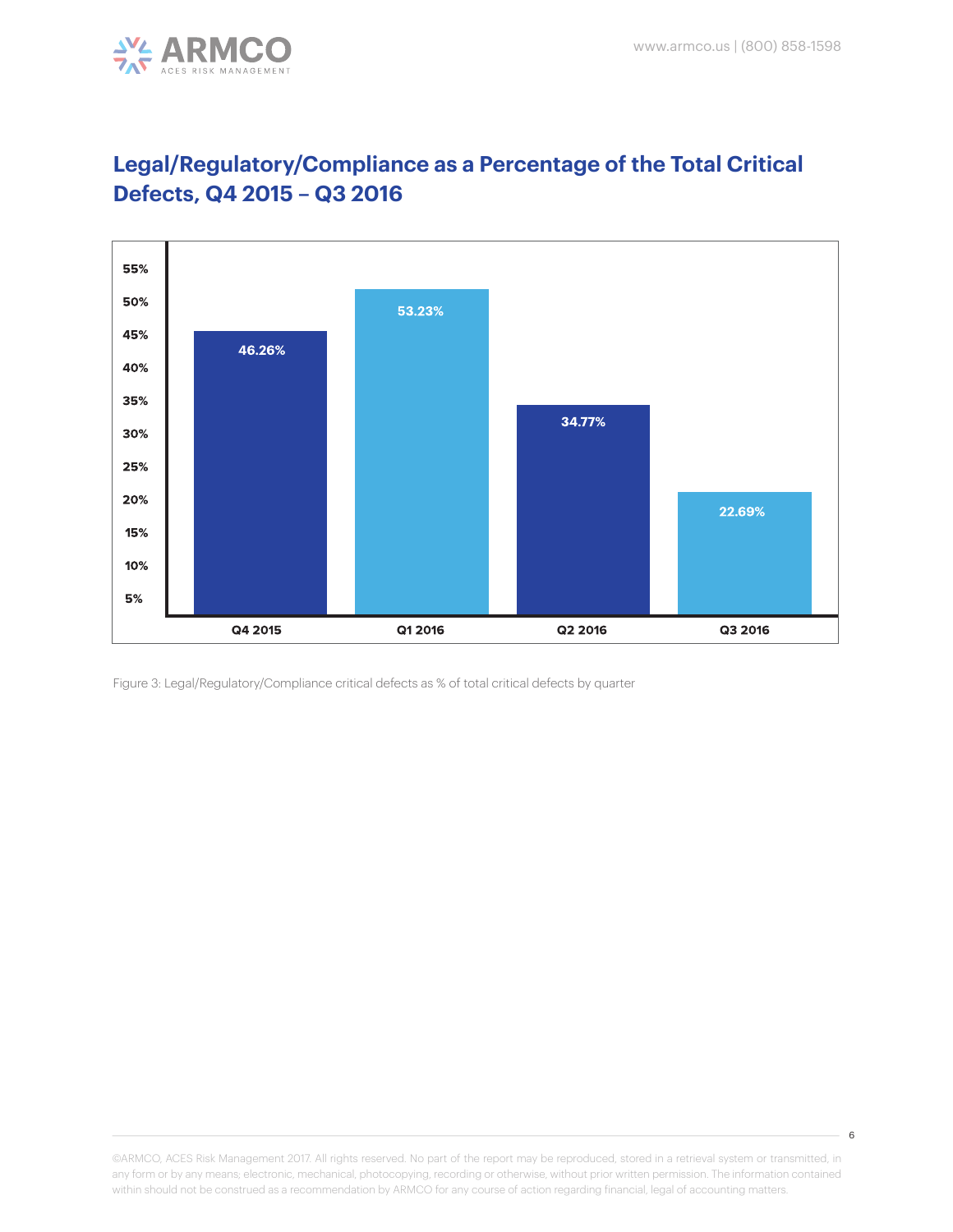

# **QC Industry Trends - Credit Focus**

# **QC Industry Trends – Top Credit Related Critical Defects**

**Figure 4** provides a summary view of the top 4 "Credit Defect" categories and the percentage of critical defects associated with each category for Q3 of 2016. Income/Employment defects continue to be the biggest credit issues for lenders, making up 32.79% (increased from 26.15% in Q2) of critical defects across all credit defect categories. Assets, making up the second highest Credit Defect category, increased to 19.02%, followed by Borrower and Mortgage Eligibility at 13.77% and Credit defects reported at 12.79%.



# **Top Critical Defects for Credit Categories, Q3 2016**

Figure 4: Breakdown of Critical defects – top four credit related categories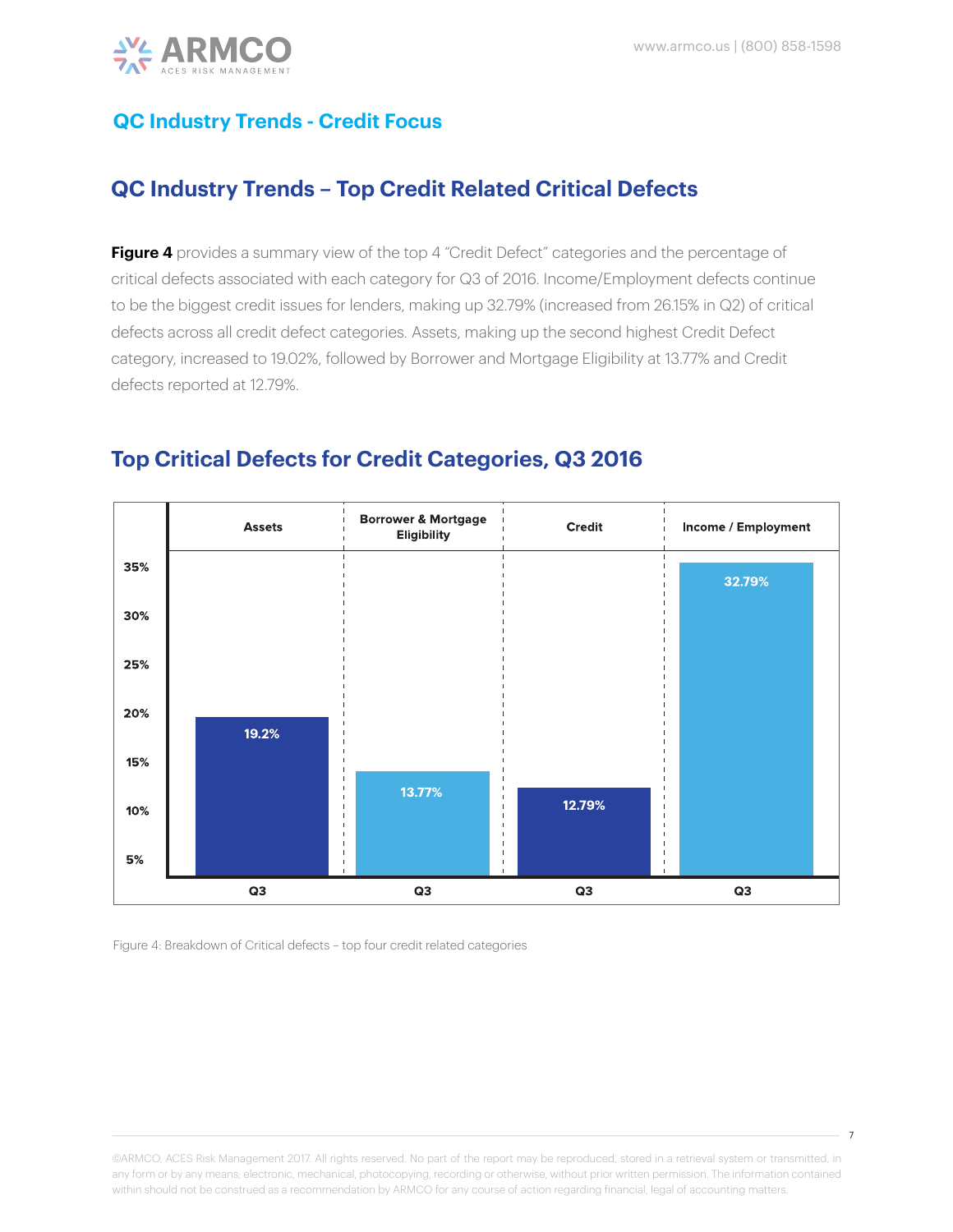

**Figure 5** provides a breakdown of the **Income/Employment** defect category as a percentage of the overall critical Credit related defects. The Income/Employment category is the highest Credit category accounting for 32.79% of all Credit related critical defects in Q3. To further detail this category, we have identified the top three reported critical defects associated with Income/Employment, which are all related to the improper calculation of Rental Income or Loss, Bonus / Overtime / Commissions and Self-Employment Income.

# **Income/Employment, as a Percentage of All Critical "Credit- Related Defects", Q3 2016**



Figure 5: Breakdown of critical defects Income/Employment Q3-2016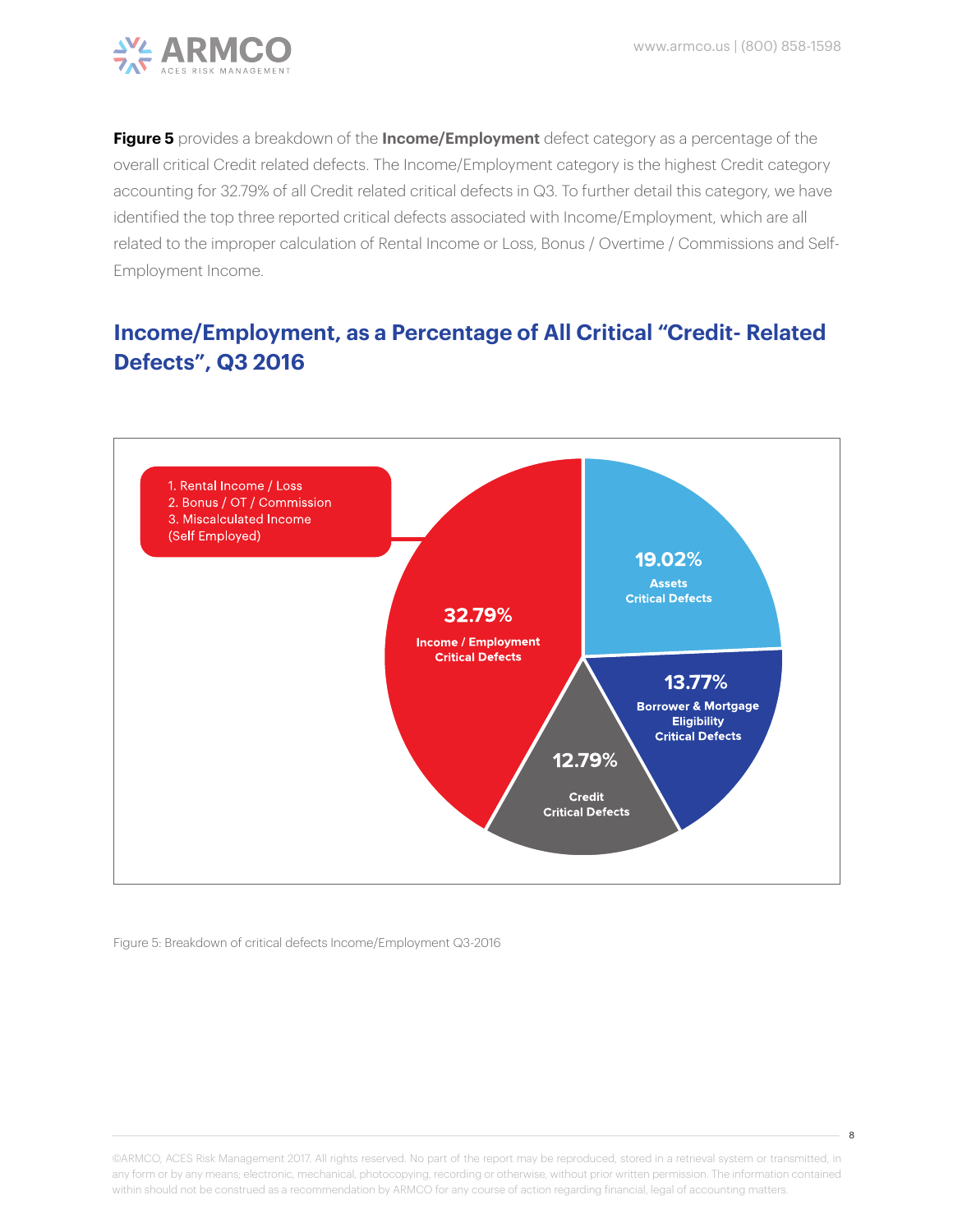

**Figure 6** provides a breakdown of the **Assets** defect category as a percentage of the overall critical Credit Defects. In Q3, the Assets category accounted for just over 19% of all Credit related critical defects. To provide further detail of the Assets category, we have identified the top three reported critical defects associated with Assets: Insufficient Liquid Assets, Inadequate Reserves and Undocumented Large Deposits.

#### **Assets, as a Percentage of all Critical Credit-Related Defects, Q3 2016**



Figure 6: Breakdown of critical defects Assets Q3-2016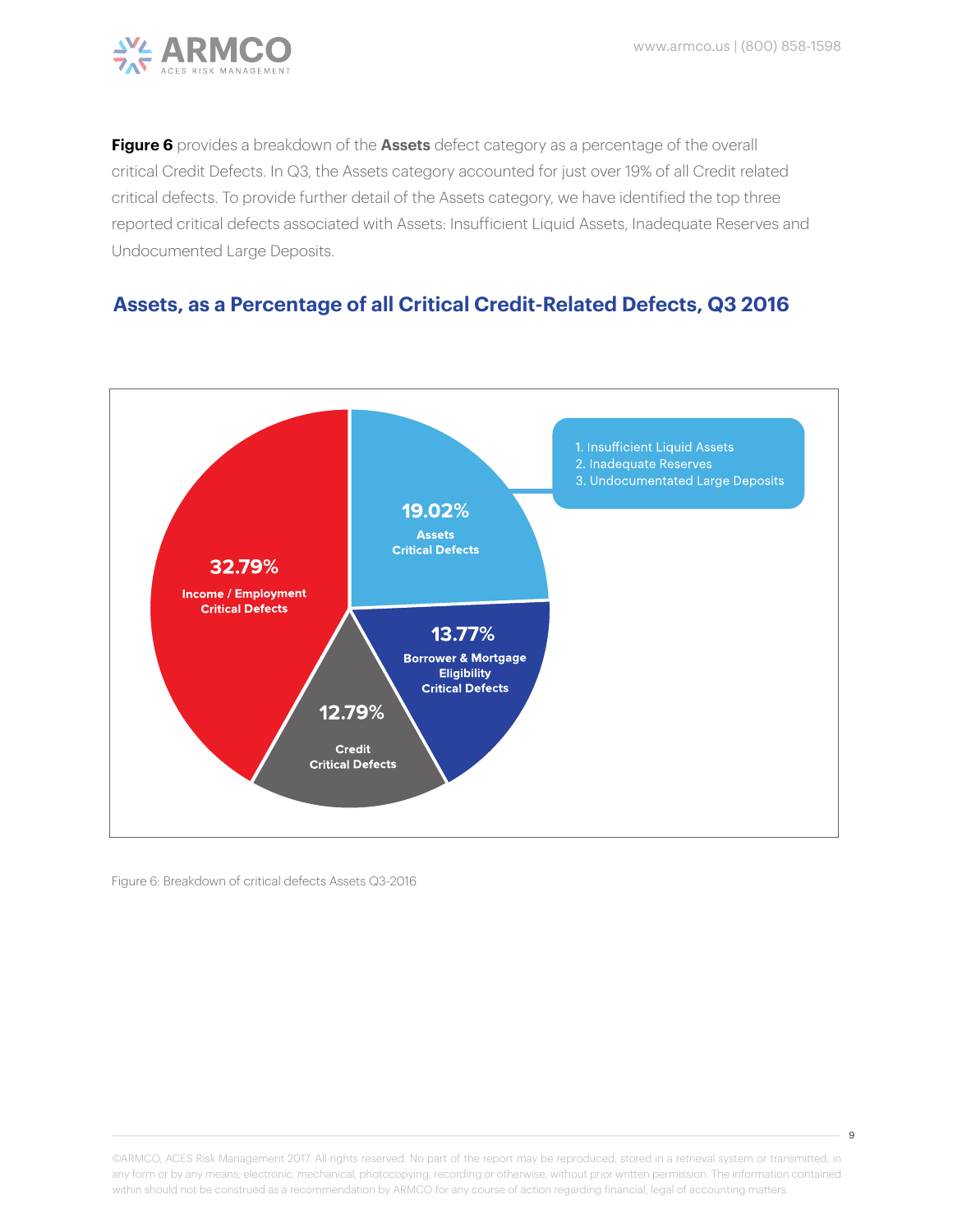

**Figure 7** provides a breakdown of the **Borrower and Mortgage Eligibility defect** category as a percentage of the overall critical Credit related defects. In Q3, the Borrower and Mortgage Eligibility category accounted for almost 14% of all Credit related critical defects. To provide further detail of the Borrower and Mortgage Eligibility category, we have identified the top three reported critical defects associated with Borrower and Mortgage Eligibility: Excessive DTI, AUS Discrepancy or Condition(s) not met, and Requirements not met for Multiple Financed Properties.

# **Borrower and Mortgage Eligibility, as a Percentage of All Critical "Credit-Related Defects", Q3 2016**



Figure 7: Breakdown of critical defects Borrower/Mortgage Eligibility Q3-2016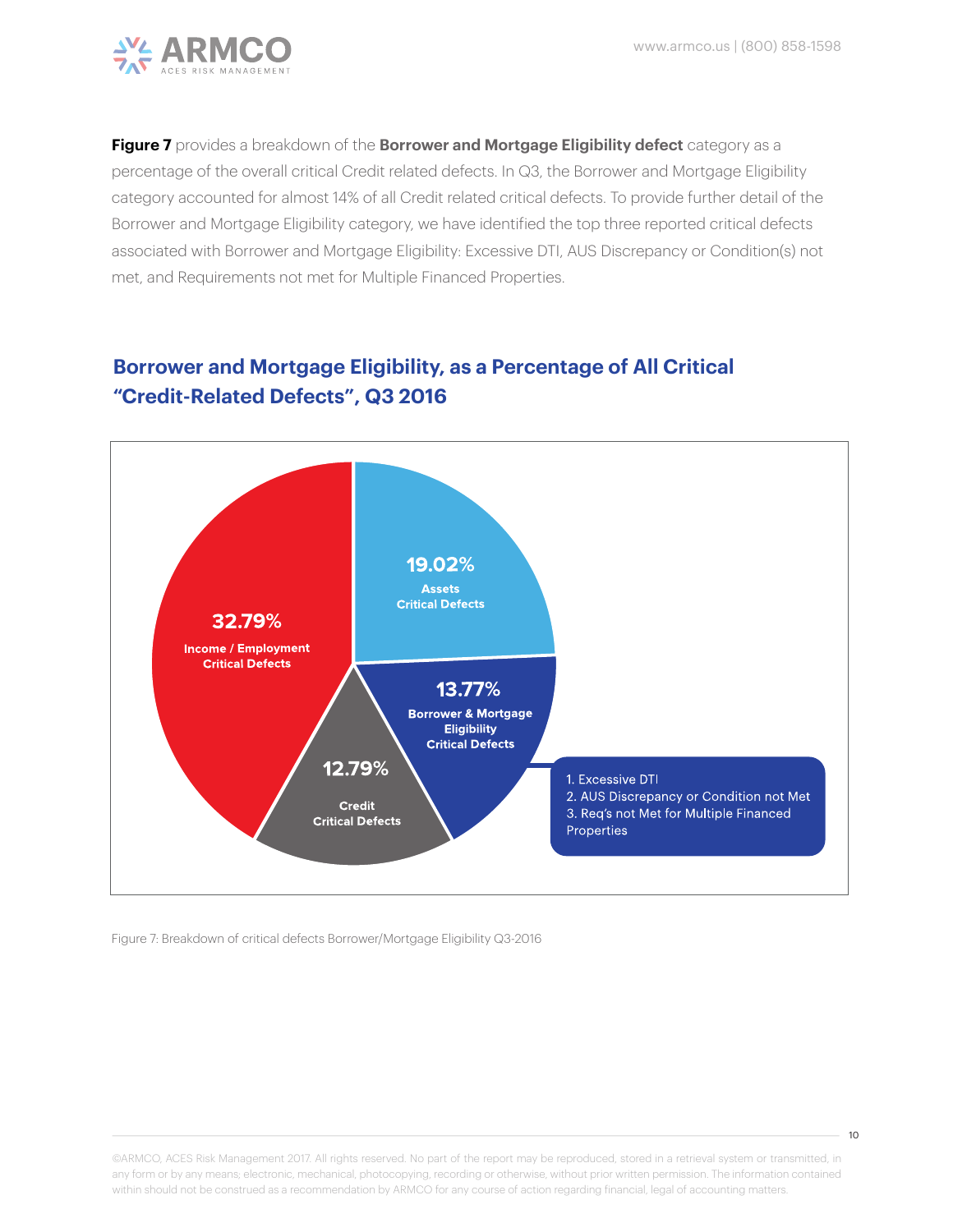

**Figure 8** provides a breakdown of the **Credit Defect** category as a percentage of the overall critical Credit related defects. In Q3, the Credit category accounted for almost 13% of all Credit related critical defects. To provide further detail of the Credit category, we have identified the top three reported critical defects associated with Credit: Outstanding Garnishments, Judgements, Liens, Waiting Period Not Met for Significant Derogatory Events, Undisclosed Liabilities.

## **Credit, as a Percentage of All Critical "Credit-Related Defects", Q3 2016**



Figure 8: Breakdown of critical defects Credit Q3-2016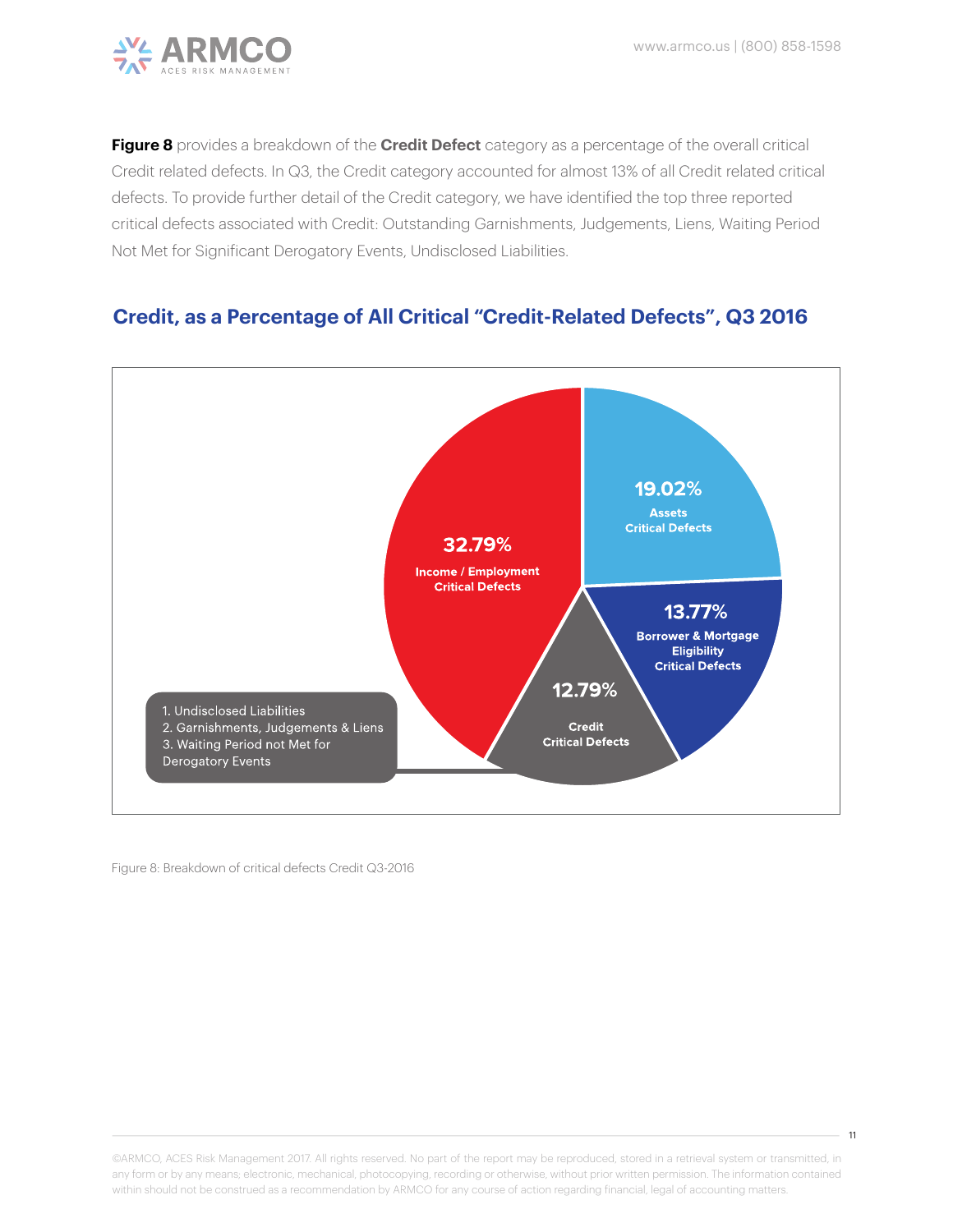

## **Conclusion**

In Q3 2016, as in the previous two quarters, Legal/Regulatory/Compliance defects were the major driver of the overall defect rate as lenders continued to make adjustments in the implementation of TRID requirements. At the same time, the reported increase in overall TRID defects and the decrease in critical defects associated with TRID provides initial evidence that industry-wide changes are being implemented to more accurately identify and measure defects in accordance with an individual organization's tolerance for risk. The industry appears to be gaining a comfort level with the TRID requirements and how both short and long term risk can be managed. With the ability to dive deeper into other defect categories, we can clearly identify the recurring defects from the top defect categories provides insightful information as to where corrective action planning needs to be focused.

Fannie Mae has provided much guidance to lenders as to how defects are reported for "Credit Related Defects" and what causes a defect, the risk associated with a defect and how to report these defects under a standardized platform. To date, no similar guidance has been provided by the CFPB regarding TRID effects. Based on our analysis of Q3 industry defect data, we would recommend that industry groups advocate to the CFPB for similar standardization on the regulatory front. Guidance from the CFPB regarding classification and severity of TRID-related defects could prove very beneficial to the standardization of future industry reporting on this front.

#### **Fannie Mae Selling Guide – D1-1-01 Quality Standards and Measures:**

At a minimum, the lender must identify any loans with a defect (loans not in compliance with the Selling Guide or other related contractual terms and agreements) and establish a methodology by which all loans with identified defects can be categorized based on the severity of the defect. The lender must define the severity levels appropriate to its organization and reporting needs, however, **the highest level of severity must be assigned to those loans with defects resulting in the loan not being eligible as delivered to Fannie Mae.**

#### **About the ARMCO Mortgage QC Industry Trends Report**

The ARMCO Mortgage QC Industry Trends Report represents post-closing quality control analysis throughout the United States using data and findings derived from mortgage lenders utilizing the ACES Analytics benchmarking software. This report provides an in-depth analysis of residential mortgage defects as reported during post- closing quality control audits. Data presented comprises net defects and is categorized in accordance with the Fannie Mae loan defect taxonomy.